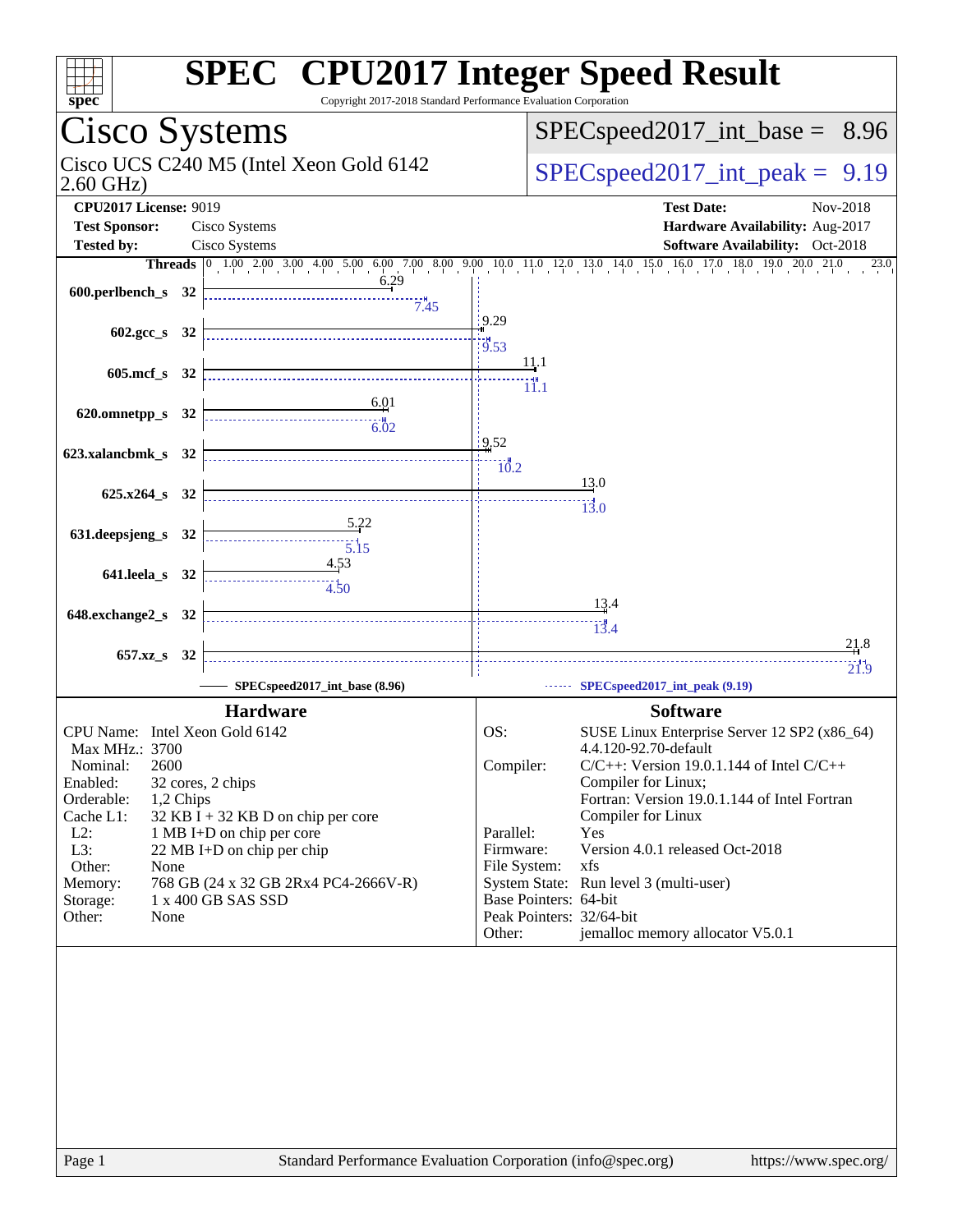

Copyright 2017-2018 Standard Performance Evaluation Corporation

# Cisco Systems

Cisco UCS C240 M5 (Intel Xeon Gold 6142  $\vert$  [SPECspeed2017\\_int\\_peak =](http://www.spec.org/auto/cpu2017/Docs/result-fields.html#SPECspeed2017intpeak) 9.19

 $SPECspeed2017\_int\_base = 8.96$ 

2.60 GHz)

**[CPU2017 License:](http://www.spec.org/auto/cpu2017/Docs/result-fields.html#CPU2017License)** 9019 **[Test Date:](http://www.spec.org/auto/cpu2017/Docs/result-fields.html#TestDate)** Nov-2018

**[Test Sponsor:](http://www.spec.org/auto/cpu2017/Docs/result-fields.html#TestSponsor)** Cisco Systems **[Hardware Availability:](http://www.spec.org/auto/cpu2017/Docs/result-fields.html#HardwareAvailability)** Aug-2017 **[Tested by:](http://www.spec.org/auto/cpu2017/Docs/result-fields.html#Testedby)** Cisco Systems **Cisco Systems [Software Availability:](http://www.spec.org/auto/cpu2017/Docs/result-fields.html#SoftwareAvailability)** Oct-2018

#### **[Results Table](http://www.spec.org/auto/cpu2017/Docs/result-fields.html#ResultsTable)**

|                            |                |                |       | <b>Base</b>    |             |                |       |                |                |              | <b>Peak</b>    |              |                |              |
|----------------------------|----------------|----------------|-------|----------------|-------------|----------------|-------|----------------|----------------|--------------|----------------|--------------|----------------|--------------|
| <b>Benchmark</b>           | <b>Threads</b> | <b>Seconds</b> | Ratio | <b>Seconds</b> | Ratio       | <b>Seconds</b> | Ratio | <b>Threads</b> | <b>Seconds</b> | <b>Ratio</b> | <b>Seconds</b> | <b>Ratio</b> | <b>Seconds</b> | <b>Ratio</b> |
| 600.perlbench s            | 32             | 283            | 6.28  | 282            | 6.30        | 282            | 6.29  | 32             | 241            | 7.36         | 238            | 7.45         | 238            | 7.45         |
| $602.\text{gcc}\_\text{s}$ | 32             | 430            | 9.25  | 429            | 9.29        | 426            | 9.34  | 32             | 417            | 9.55         | <b>418</b>     | 9.53         | 421            | 9.46         |
| $605$ .mcf s               | 32             | 427            | 11.1  | 427            | 11.1        | 426            | 11.1  | 32             | 426            | 11.1         | 423            | 11.2         | 428            | 11.0         |
| 620.omnetpp_s              | 32             | 264            | 6.17  | 272            | 5.99        | 271            | 6.01  | 32             | 273            | 5.97         | 268            | 6.08         | 271            | 6.02         |
| 623.xalancbmk s            | 32             | 149            | 9.52  | 148            | 9.58        | 150            | 9.44  | 32             | 139            | 10.2         | 138            | 10.2         | 139            | 10.2         |
| 625.x264 s                 | 32             | 136            | 13.0  | 136            | <b>13.0</b> | 135            | 13.0  | 32             | 135            | 13.0         | 135            | <b>13.0</b>  | 135            | 13.0         |
| 631.deepsjeng_s            | 32             | 275            | 5.21  | 274            | 5.22        | 275            | 5.22  | 32             | 278            | 5.15         | 279            | 5.14         | 278            | 5.15         |
| 641.leela s                | 32             | 377            | 4.53  | 377            | 4.53        | 377            | 4.53  | 32             | 379            | 4.50         | 379            | 4.50         | 379            | 4.50         |
| 648.exchange2 s            | 32             | 220            | 13.4  | 219            | 13.4        | 219            | 13.4  | 32             | 219            | 13.4         | 219            | 3.4          | 220            | 13.4         |
| $657.xz$ <sub>S</sub>      | 32             | 283            | 21.9  | 285            | 21.7        | 283            | 21.8  | 32             | 280            | 22.1         | 282            | 21.9         | 282            | 21.9         |
| $SPECspeed2017$ int base = |                |                | 8.96  |                |             |                |       |                |                |              |                |              |                |              |

**[SPECspeed2017\\_int\\_peak =](http://www.spec.org/auto/cpu2017/Docs/result-fields.html#SPECspeed2017intpeak) 9.19**

Results appear in the [order in which they were run.](http://www.spec.org/auto/cpu2017/Docs/result-fields.html#RunOrder) Bold underlined text [indicates a median measurement](http://www.spec.org/auto/cpu2017/Docs/result-fields.html#Median).

#### **[Operating System Notes](http://www.spec.org/auto/cpu2017/Docs/result-fields.html#OperatingSystemNotes)**

Stack size set to unlimited using "ulimit -s unlimited"

#### **[General Notes](http://www.spec.org/auto/cpu2017/Docs/result-fields.html#GeneralNotes)**

Environment variables set by runcpu before the start of the run: KMP\_AFFINITY = "granularity=fine,scatter" LD\_LIBRARY\_PATH = "/home/cpu2017/lib/ia32:/home/cpu2017/lib/intel64" OMP\_STACKSIZE = "192M"

 Binaries compiled on a system with 1x Intel Core i7-4790 CPU + 32GB RAM memory using Redhat Enterprise Linux 7.4 Transparent Huge Pages enabled by default Prior to runcpu invocation Filesystem page cache synced and cleared with: sync; echo 3> /proc/sys/vm/drop\_caches Yes: The test sponsor attests, as of date of publication, that CVE-2017-5754 (Meltdown) is mitigated in the system as tested and documented. Yes: The test sponsor attests, as of date of publication, that CVE-2017-5753 (Spectre variant 1) is mitigated in the system as tested and documented. Yes: The test sponsor attests, as of date of publication, that CVE-2017-5715 (Spectre variant 2) is mitigated in the system as tested and documented. jemalloc, a general purpose malloc implementation built with the RedHat Enterprise 7.5, and the system compiler gcc 4.8.5 sources available from jemalloc.net or<https://github.com/jemalloc/jemalloc/releases>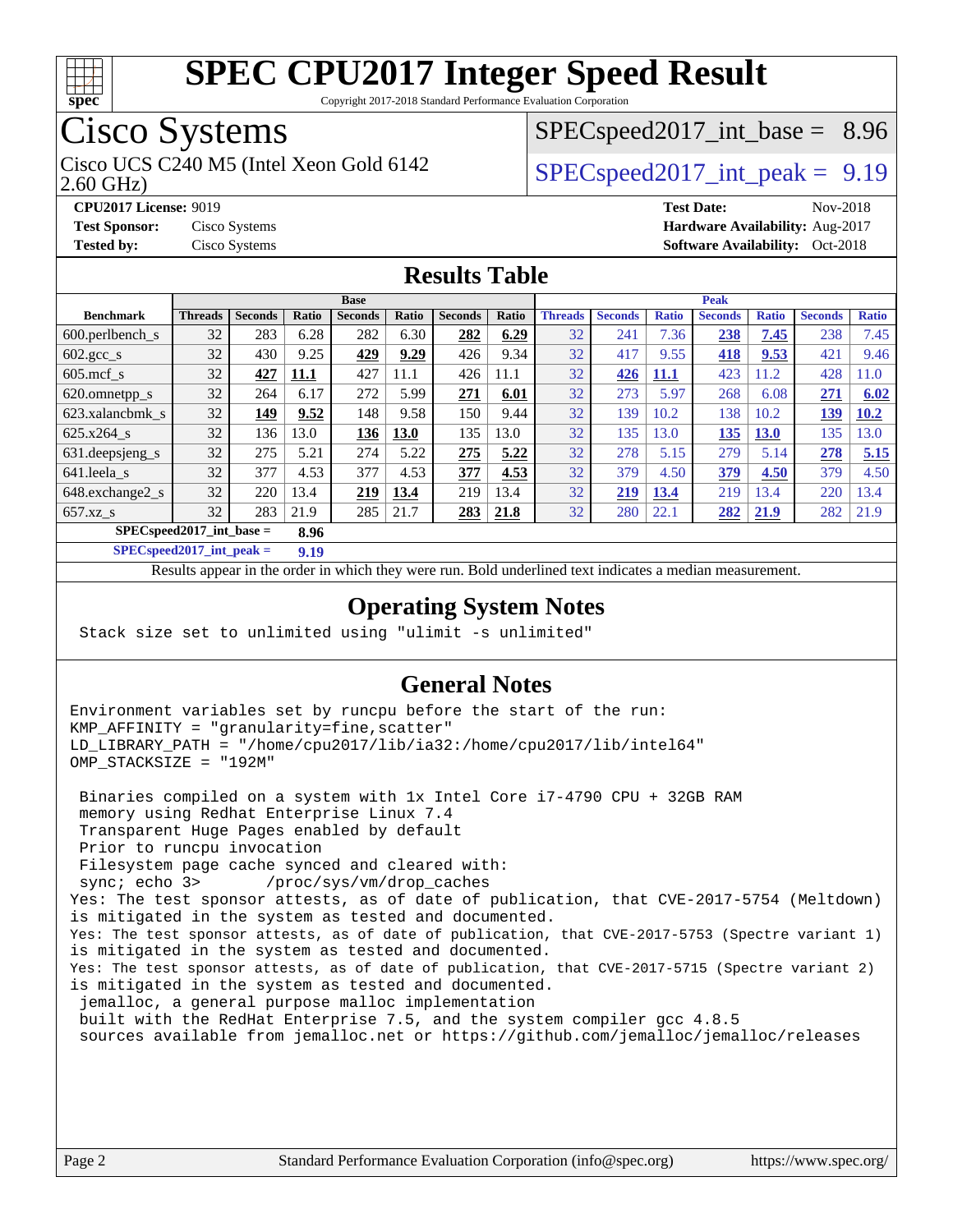

Copyright 2017-2018 Standard Performance Evaluation Corporation

# Cisco Systems

2.60 GHz) Cisco UCS C240 M5 (Intel Xeon Gold 6142  $\vert$  [SPECspeed2017\\_int\\_peak =](http://www.spec.org/auto/cpu2017/Docs/result-fields.html#SPECspeed2017intpeak) 9.19

 $SPECspeed2017\_int\_base = 8.96$ 

**[CPU2017 License:](http://www.spec.org/auto/cpu2017/Docs/result-fields.html#CPU2017License)** 9019 **[Test Date:](http://www.spec.org/auto/cpu2017/Docs/result-fields.html#TestDate)** Nov-2018 **[Test Sponsor:](http://www.spec.org/auto/cpu2017/Docs/result-fields.html#TestSponsor)** Cisco Systems **[Hardware Availability:](http://www.spec.org/auto/cpu2017/Docs/result-fields.html#HardwareAvailability)** Aug-2017 **[Tested by:](http://www.spec.org/auto/cpu2017/Docs/result-fields.html#Testedby)** Cisco Systems **[Software Availability:](http://www.spec.org/auto/cpu2017/Docs/result-fields.html#SoftwareAvailability)** Oct-2018

#### **[Platform Notes](http://www.spec.org/auto/cpu2017/Docs/result-fields.html#PlatformNotes)**

Page 3 Standard Performance Evaluation Corporation [\(info@spec.org\)](mailto:info@spec.org) <https://www.spec.org/> BIOS Settings: Intel HyperThreading Technology set to Disabled CPU performance set to Enterprise Power Performance Tuning set to OS Controls SNC set to Disabled Patrol Scrub set to Disabled Sysinfo program /home/cpu2017/bin/sysinfo Rev: r5797 of 2017-06-14 96c45e4568ad54c135fd618bcc091c0f running on linux-klde Wed Dec 5 14:34:23 2018 SUT (System Under Test) info as seen by some common utilities. For more information on this section, see <https://www.spec.org/cpu2017/Docs/config.html#sysinfo> From /proc/cpuinfo model name : Intel(R) Xeon(R) Gold 6142 CPU @ 2.60GHz 2 "physical id"s (chips) 32 "processors" cores, siblings (Caution: counting these is hw and system dependent. The following excerpts from /proc/cpuinfo might not be reliable. Use with caution.) cpu cores : 16 siblings : 16 physical 0: cores 0 1 2 3 4 5 6 7 8 9 10 11 12 13 14 15 physical 1: cores 0 1 2 3 4 5 6 7 8 9 10 11 12 13 14 15 From lscpu: Architecture: x86\_64 CPU op-mode(s): 32-bit, 64-bit Byte Order: Little Endian  $CPU(s):$  32 On-line CPU(s) list: 0-31 Thread(s) per core: 1 Core(s) per socket: 16 Socket(s): 2 NUMA node(s): 2 Vendor ID: GenuineIntel CPU family: 6 Model: 85 Model name: Intel(R) Xeon(R) Gold 6142 CPU @ 2.60GHz Stepping: 4 CPU MHz: 3650.725 CPU max MHz: 3700.0000<br>CPU min MHz: 1000.0000 CPU min MHz: 1000.0000 BogoMIPS: 5187.80 Virtualization: VT-x L1d cache: 32K L1i cache: 32K **(Continued on next page)**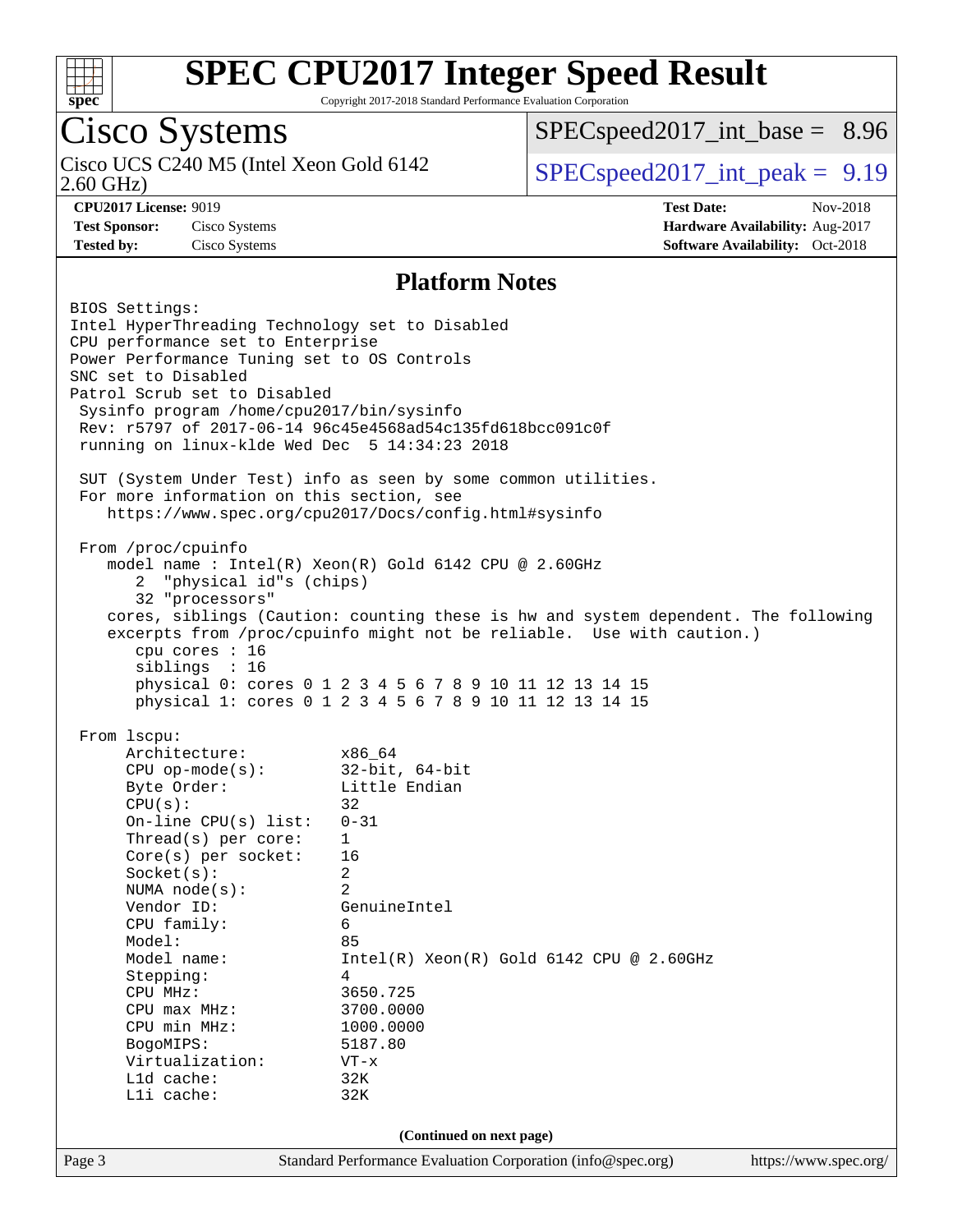

Copyright 2017-2018 Standard Performance Evaluation Corporation

Cisco Systems 2.60 GHz) Cisco UCS C240 M5 (Intel Xeon Gold 6142  $\vert$  [SPECspeed2017\\_int\\_peak =](http://www.spec.org/auto/cpu2017/Docs/result-fields.html#SPECspeed2017intpeak) 9.19  $SPECspeed2017\_int\_base = 8.96$ **[CPU2017 License:](http://www.spec.org/auto/cpu2017/Docs/result-fields.html#CPU2017License)** 9019 **[Test Date:](http://www.spec.org/auto/cpu2017/Docs/result-fields.html#TestDate)** Nov-2018 **[Test Sponsor:](http://www.spec.org/auto/cpu2017/Docs/result-fields.html#TestSponsor)** Cisco Systems **[Hardware Availability:](http://www.spec.org/auto/cpu2017/Docs/result-fields.html#HardwareAvailability)** Aug-2017 **[Tested by:](http://www.spec.org/auto/cpu2017/Docs/result-fields.html#Testedby)** Cisco Systems **[Software Availability:](http://www.spec.org/auto/cpu2017/Docs/result-fields.html#SoftwareAvailability)** Oct-2018 **[Platform Notes \(Continued\)](http://www.spec.org/auto/cpu2017/Docs/result-fields.html#PlatformNotes)** L2 cache: 1024K L3 cache: 22528K NUMA node0 CPU(s): 0-15 NUMA node1 CPU(s): 16-31 Flags: fpu vme de pse tsc msr pae mce cx8 apic sep mtrr pge mca cmov pat pse36 clflush dts acpi mmx fxsr sse sse2 ss ht tm pbe syscall nx pdpe1gb rdtscp lm constant\_tsc art arch\_perfmon pebs bts rep\_good nopl xtopology nonstop\_tsc aperfmperf eagerfpu pni pclmulqdq dtes64 monitor ds\_cpl vmx smx est tm2 ssse3 sdbg fma cx16 xtpr pdcm pcid dca sse4\_1 sse4\_2 x2apic movbe popcnt tsc\_deadline\_timer aes xsave avx f16c rdrand lahf\_lm abm 3dnowprefetch ida arat epb invpcid\_single pln pts dtherm hwp hwp\_act\_window hwp\_epp hwp\_pkg\_req intel\_pt rsb\_ctxsw spec\_ctrl stibp retpoline kaiser tpr\_shadow vnmi flexpriority ept vpid fsgsbase tsc\_adjust bmi1 hle avx2 smep bmi2 erms invpcid rtm cqm mpx avx512f avx512dq rdseed adx smap clflushopt clwb avx512cd avx512bw avx512vl xsaveopt xsavec xgetbv1 cqm\_llc cqm\_occup\_llc /proc/cpuinfo cache data cache size : 22528 KB From numactl --hardware WARNING: a numactl 'node' might or might not correspond to a physical chip. available: 2 nodes (0-1) node 0 cpus: 0 1 2 3 4 5 6 7 8 9 10 11 12 13 14 15 node 0 size: 385627 MB node 0 free: 385208 MB node 1 cpus: 16 17 18 19 20 21 22 23 24 25 26 27 28 29 30 31 node 1 size: 387054 MB node 1 free: 386564 MB node distances: node 0 1 0: 10 21 1: 21 10 From /proc/meminfo MemTotal: 791226492 kB HugePages\_Total: 0 Hugepagesize: 2048 kB From /etc/\*release\* /etc/\*version\* SuSE-release: SUSE Linux Enterprise Server 12 (x86\_64) VERSION = 12 PATCHLEVEL = 2 # This file is deprecated and will be removed in a future service pack or release. # Please check /etc/os-release for details about this release. os-release: NAME="SLES" VERSION="12-SP2" **(Continued on next page)**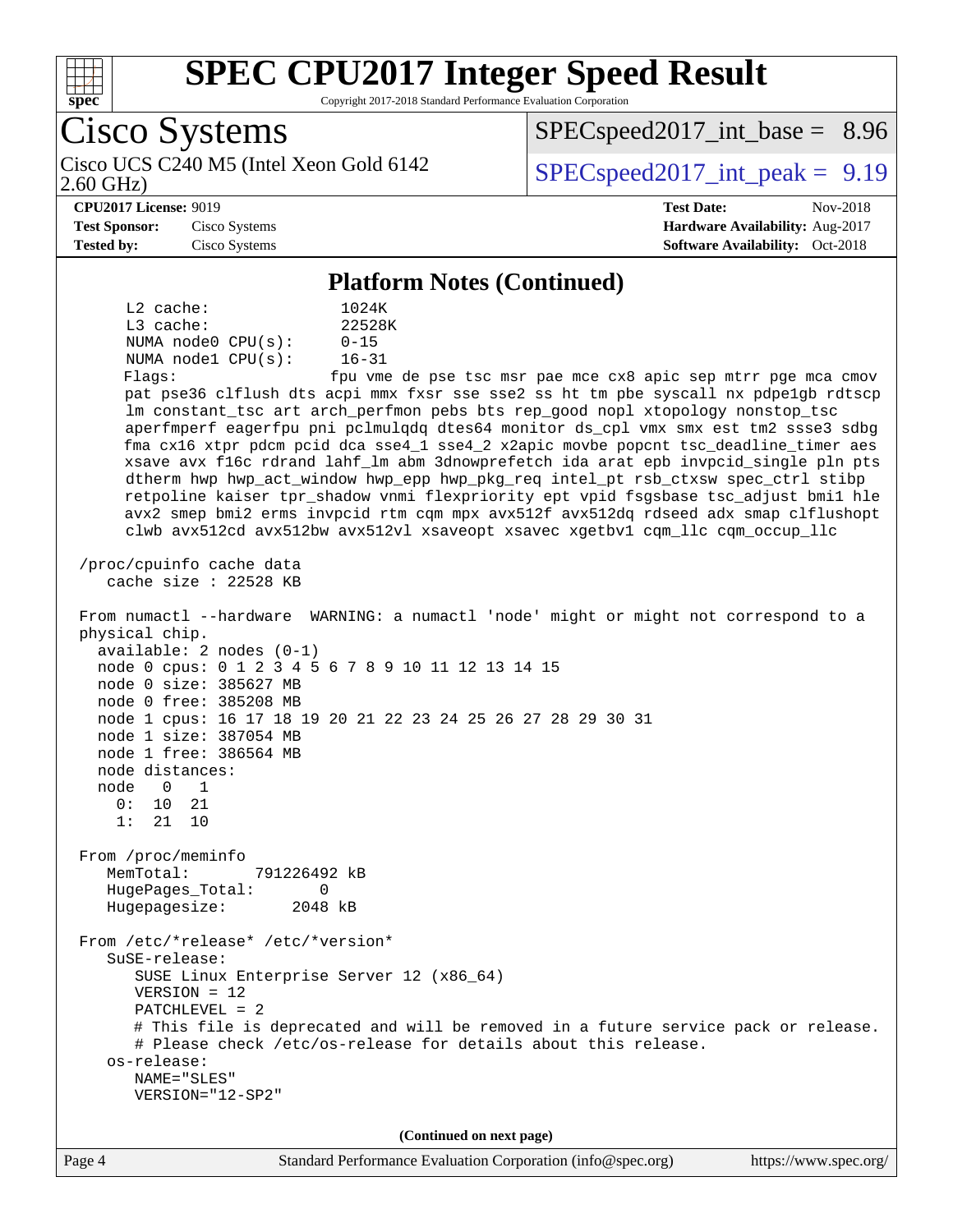

Copyright 2017-2018 Standard Performance Evaluation Corporation

## Cisco Systems

2.60 GHz) Cisco UCS C240 M5 (Intel Xeon Gold 6142  $\vert$  [SPECspeed2017\\_int\\_peak =](http://www.spec.org/auto/cpu2017/Docs/result-fields.html#SPECspeed2017intpeak) 9.19

 $SPECspeed2017\_int\_base = 8.96$ 

**[CPU2017 License:](http://www.spec.org/auto/cpu2017/Docs/result-fields.html#CPU2017License)** 9019 **[Test Date:](http://www.spec.org/auto/cpu2017/Docs/result-fields.html#TestDate)** Nov-2018 **[Test Sponsor:](http://www.spec.org/auto/cpu2017/Docs/result-fields.html#TestSponsor)** Cisco Systems **[Hardware Availability:](http://www.spec.org/auto/cpu2017/Docs/result-fields.html#HardwareAvailability)** Aug-2017 **[Tested by:](http://www.spec.org/auto/cpu2017/Docs/result-fields.html#Testedby)** Cisco Systems **[Software Availability:](http://www.spec.org/auto/cpu2017/Docs/result-fields.html#SoftwareAvailability)** Oct-2018

#### **[Platform Notes \(Continued\)](http://www.spec.org/auto/cpu2017/Docs/result-fields.html#PlatformNotes)**

 VERSION\_ID="12.2" PRETTY\_NAME="SUSE Linux Enterprise Server 12 SP2" ID="sles" ANSI\_COLOR="0;32" CPE\_NAME="cpe:/o:suse:sles:12:sp2"

uname -a:

 Linux linux-klde 4.4.120-92.70-default #1 SMP Wed Mar 14 15:59:43 UTC 2018 (52a83de) x86\_64 x86\_64 x86\_64 GNU/Linux

run-level 3 Dec 5 14:33

 SPEC is set to: /home/cpu2017 Filesystem Type Size Used Avail Use% Mounted on /dev/sda3 xfs 212G 114G 99G 54% /home

 Additional information from dmidecode follows. WARNING: Use caution when you interpret this section. The 'dmidecode' program reads system data which is "intended to allow hardware to be accurately determined", but the intent may not be met, as there are frequent changes to hardware, firmware, and the "DMTF SMBIOS" standard. BIOS Cisco Systems, Inc. C240M5.4.0.1.139.1003182220 10/03/2018 Memory: 24x 0xCE00 M393A4K40BB2-CTD 32 GB 2 rank 2666

(End of data from sysinfo program)

#### **[Compiler Version Notes](http://www.spec.org/auto/cpu2017/Docs/result-fields.html#CompilerVersionNotes)**

| 600.perlbench $s(base)$ 602.gcc $s(base)$ 605.mcf $s(base)$ 625.x264 $s(base)$ ,<br>CC.<br>$peak)$ 657.xz $s(base)$ |
|---------------------------------------------------------------------------------------------------------------------|
| icc (ICC) 19.0.1.144 20181018<br>Copyright (C) 1985-2018 Intel Corporation. All rights reserved.                    |
| 600.perlbench $s$ (peak) 602.gcc $s$ (peak) 605.mcf $s$ (peak) 657.xz $s$ (peak)<br>CC.                             |
| icc (ICC) 19.0.1.144 20181018<br>Copyright (C) 1985-2018 Intel Corporation. All rights reserved.                    |
| CXXC 620.omnetpp $s(base)$ 623.xalancbmk $s(base)$ 631.deepsjeng $s(base)$<br>$641.$ leela $s(base)$                |
| (Continued on next page)                                                                                            |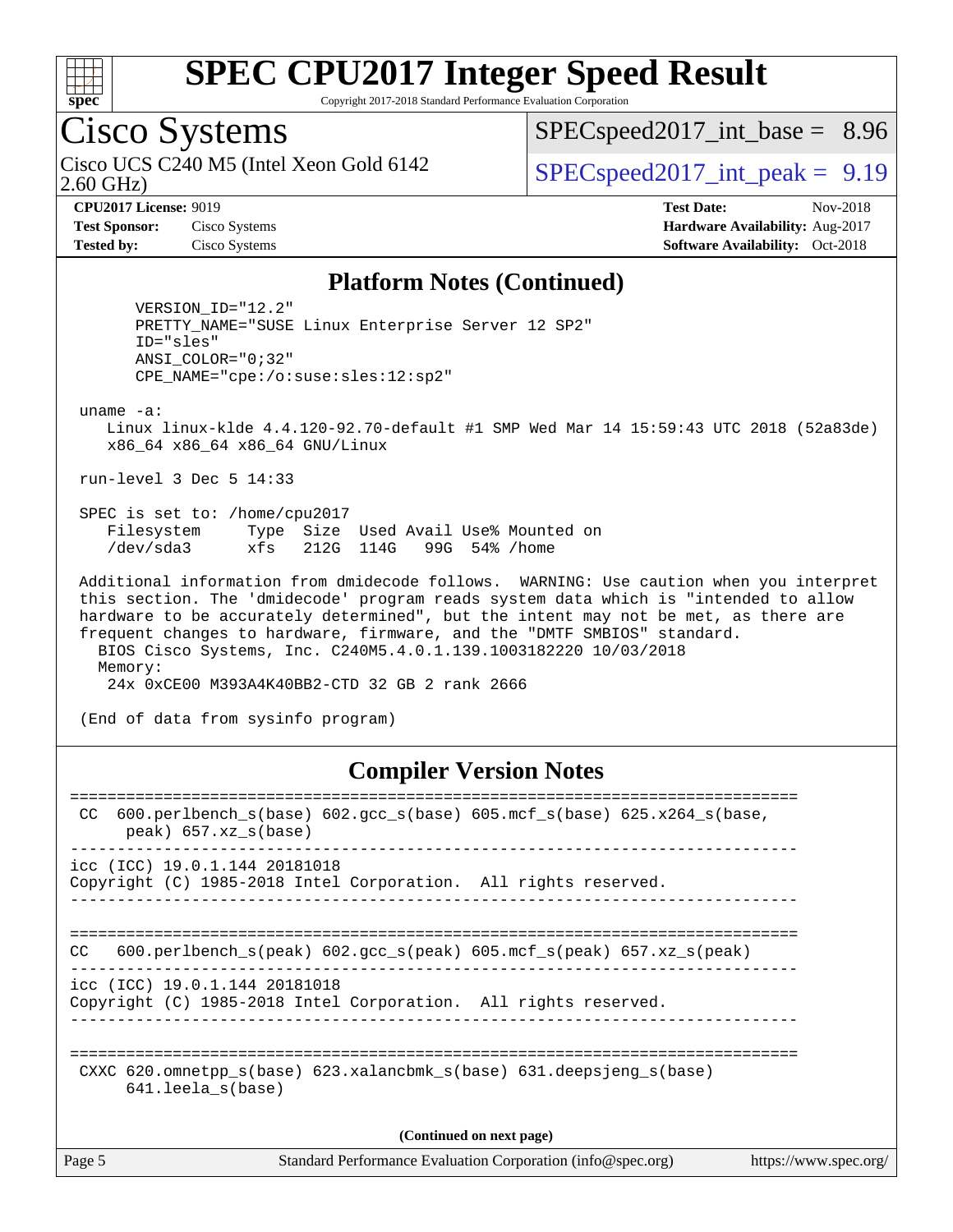

Copyright 2017-2018 Standard Performance Evaluation Corporation

## Cisco Systems

2.60 GHz) Cisco UCS C240 M5 (Intel Xeon Gold 6142  $\vert$  [SPECspeed2017\\_int\\_peak =](http://www.spec.org/auto/cpu2017/Docs/result-fields.html#SPECspeed2017intpeak) 9.19

 $SPECspeed2017\_int\_base = 8.96$ 

**[CPU2017 License:](http://www.spec.org/auto/cpu2017/Docs/result-fields.html#CPU2017License)** 9019 **[Test Date:](http://www.spec.org/auto/cpu2017/Docs/result-fields.html#TestDate)** Nov-2018 **[Test Sponsor:](http://www.spec.org/auto/cpu2017/Docs/result-fields.html#TestSponsor)** Cisco Systems **[Hardware Availability:](http://www.spec.org/auto/cpu2017/Docs/result-fields.html#HardwareAvailability)** Aug-2017 **[Tested by:](http://www.spec.org/auto/cpu2017/Docs/result-fields.html#Testedby)** Cisco Systems **[Software Availability:](http://www.spec.org/auto/cpu2017/Docs/result-fields.html#SoftwareAvailability)** Oct-2018

#### **[Compiler Version Notes \(Continued\)](http://www.spec.org/auto/cpu2017/Docs/result-fields.html#CompilerVersionNotes)**

----------------------------------------------------------------------------- icpc (ICC) 19.0.1.144 20181018 Copyright (C) 1985-2018 Intel Corporation. All rights reserved. ------------------------------------------------------------------------------ ============================================================================== CXXC 620.omnetpp  $s(\text{peak})$  623.xalancbmk  $s(\text{peak})$  631.deepsjeng  $s(\text{peak})$  641.leela\_s(peak) ----------------------------------------------------------------------------- icpc (ICC) 19.0.1.144 20181018 Copyright (C) 1985-2018 Intel Corporation. All rights reserved. ------------------------------------------------------------------------------

#### ==============================================================================

 FC 648.exchange2\_s(base, peak) ------------------------------------------------------------------------------

ifort (IFORT) 19.0.1.144 20181018

Copyright (C) 1985-2018 Intel Corporation. All rights reserved. ------------------------------------------------------------------------------

### **[Base Compiler Invocation](http://www.spec.org/auto/cpu2017/Docs/result-fields.html#BaseCompilerInvocation)**

[C benchmarks](http://www.spec.org/auto/cpu2017/Docs/result-fields.html#Cbenchmarks): [icc -m64 -std=c11](http://www.spec.org/cpu2017/results/res2018q4/cpu2017-20181211-10252.flags.html#user_CCbase_intel_icc_64bit_c11_33ee0cdaae7deeeab2a9725423ba97205ce30f63b9926c2519791662299b76a0318f32ddfffdc46587804de3178b4f9328c46fa7c2b0cd779d7a61945c91cd35)

[C++ benchmarks:](http://www.spec.org/auto/cpu2017/Docs/result-fields.html#CXXbenchmarks) [icpc -m64](http://www.spec.org/cpu2017/results/res2018q4/cpu2017-20181211-10252.flags.html#user_CXXbase_intel_icpc_64bit_4ecb2543ae3f1412ef961e0650ca070fec7b7afdcd6ed48761b84423119d1bf6bdf5cad15b44d48e7256388bc77273b966e5eb805aefd121eb22e9299b2ec9d9)

[Fortran benchmarks](http://www.spec.org/auto/cpu2017/Docs/result-fields.html#Fortranbenchmarks): [ifort -m64](http://www.spec.org/cpu2017/results/res2018q4/cpu2017-20181211-10252.flags.html#user_FCbase_intel_ifort_64bit_24f2bb282fbaeffd6157abe4f878425411749daecae9a33200eee2bee2fe76f3b89351d69a8130dd5949958ce389cf37ff59a95e7a40d588e8d3a57e0c3fd751)

## **[Base Portability Flags](http://www.spec.org/auto/cpu2017/Docs/result-fields.html#BasePortabilityFlags)**

 600.perlbench\_s: [-DSPEC\\_LP64](http://www.spec.org/cpu2017/results/res2018q4/cpu2017-20181211-10252.flags.html#b600.perlbench_s_basePORTABILITY_DSPEC_LP64) [-DSPEC\\_LINUX\\_X64](http://www.spec.org/cpu2017/results/res2018q4/cpu2017-20181211-10252.flags.html#b600.perlbench_s_baseCPORTABILITY_DSPEC_LINUX_X64) 602.gcc\_s: [-DSPEC\\_LP64](http://www.spec.org/cpu2017/results/res2018q4/cpu2017-20181211-10252.flags.html#suite_basePORTABILITY602_gcc_s_DSPEC_LP64) 605.mcf\_s: [-DSPEC\\_LP64](http://www.spec.org/cpu2017/results/res2018q4/cpu2017-20181211-10252.flags.html#suite_basePORTABILITY605_mcf_s_DSPEC_LP64) 620.omnetpp\_s: [-DSPEC\\_LP64](http://www.spec.org/cpu2017/results/res2018q4/cpu2017-20181211-10252.flags.html#suite_basePORTABILITY620_omnetpp_s_DSPEC_LP64) 623.xalancbmk\_s: [-DSPEC\\_LP64](http://www.spec.org/cpu2017/results/res2018q4/cpu2017-20181211-10252.flags.html#suite_basePORTABILITY623_xalancbmk_s_DSPEC_LP64) [-DSPEC\\_LINUX](http://www.spec.org/cpu2017/results/res2018q4/cpu2017-20181211-10252.flags.html#b623.xalancbmk_s_baseCXXPORTABILITY_DSPEC_LINUX) 625.x264\_s: [-DSPEC\\_LP64](http://www.spec.org/cpu2017/results/res2018q4/cpu2017-20181211-10252.flags.html#suite_basePORTABILITY625_x264_s_DSPEC_LP64) 631.deepsjeng\_s: [-DSPEC\\_LP64](http://www.spec.org/cpu2017/results/res2018q4/cpu2017-20181211-10252.flags.html#suite_basePORTABILITY631_deepsjeng_s_DSPEC_LP64) 641.leela\_s: [-DSPEC\\_LP64](http://www.spec.org/cpu2017/results/res2018q4/cpu2017-20181211-10252.flags.html#suite_basePORTABILITY641_leela_s_DSPEC_LP64) 648.exchange2\_s: [-DSPEC\\_LP64](http://www.spec.org/cpu2017/results/res2018q4/cpu2017-20181211-10252.flags.html#suite_basePORTABILITY648_exchange2_s_DSPEC_LP64) 657.xz\_s: [-DSPEC\\_LP64](http://www.spec.org/cpu2017/results/res2018q4/cpu2017-20181211-10252.flags.html#suite_basePORTABILITY657_xz_s_DSPEC_LP64)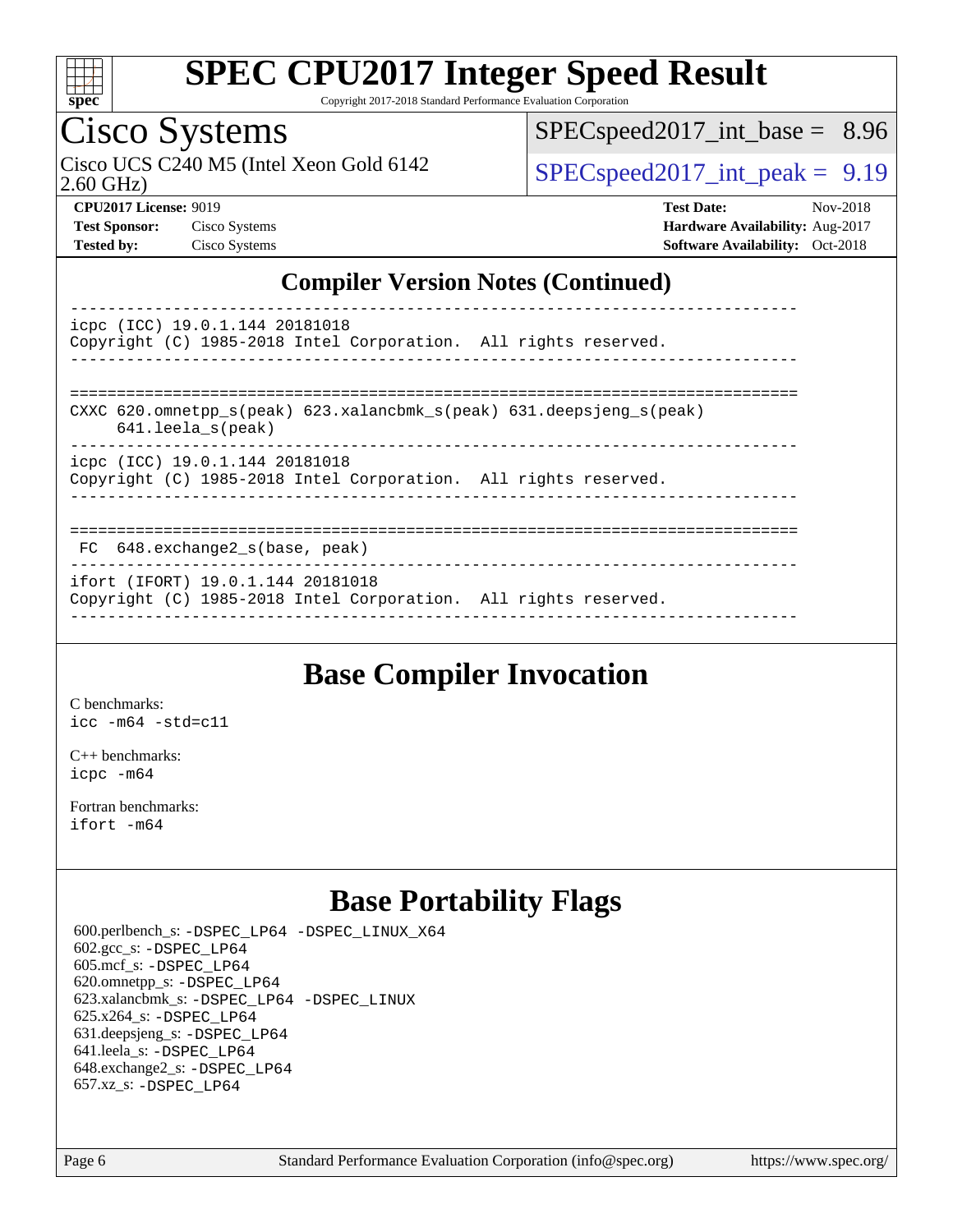

Copyright 2017-2018 Standard Performance Evaluation Corporation

## Cisco Systems

2.60 GHz) Cisco UCS C240 M5 (Intel Xeon Gold 6142  $\vert$  [SPECspeed2017\\_int\\_peak =](http://www.spec.org/auto/cpu2017/Docs/result-fields.html#SPECspeed2017intpeak) 9.19

 $SPECspeed2017\_int\_base = 8.96$ 

**[CPU2017 License:](http://www.spec.org/auto/cpu2017/Docs/result-fields.html#CPU2017License)** 9019 **[Test Date:](http://www.spec.org/auto/cpu2017/Docs/result-fields.html#TestDate)** Nov-2018 **[Test Sponsor:](http://www.spec.org/auto/cpu2017/Docs/result-fields.html#TestSponsor)** Cisco Systems **[Hardware Availability:](http://www.spec.org/auto/cpu2017/Docs/result-fields.html#HardwareAvailability)** Aug-2017 **[Tested by:](http://www.spec.org/auto/cpu2017/Docs/result-fields.html#Testedby)** Cisco Systems **[Software Availability:](http://www.spec.org/auto/cpu2017/Docs/result-fields.html#SoftwareAvailability)** Oct-2018

## **[Base Optimization Flags](http://www.spec.org/auto/cpu2017/Docs/result-fields.html#BaseOptimizationFlags)**

#### [C benchmarks:](http://www.spec.org/auto/cpu2017/Docs/result-fields.html#Cbenchmarks)

[-Wl,-z,muldefs](http://www.spec.org/cpu2017/results/res2018q4/cpu2017-20181211-10252.flags.html#user_CCbase_link_force_multiple1_b4cbdb97b34bdee9ceefcfe54f4c8ea74255f0b02a4b23e853cdb0e18eb4525ac79b5a88067c842dd0ee6996c24547a27a4b99331201badda8798ef8a743f577) [-xCORE-AVX512](http://www.spec.org/cpu2017/results/res2018q4/cpu2017-20181211-10252.flags.html#user_CCbase_f-xCORE-AVX512) [-ipo](http://www.spec.org/cpu2017/results/res2018q4/cpu2017-20181211-10252.flags.html#user_CCbase_f-ipo) [-O3](http://www.spec.org/cpu2017/results/res2018q4/cpu2017-20181211-10252.flags.html#user_CCbase_f-O3) [-no-prec-div](http://www.spec.org/cpu2017/results/res2018q4/cpu2017-20181211-10252.flags.html#user_CCbase_f-no-prec-div) [-qopt-mem-layout-trans=3](http://www.spec.org/cpu2017/results/res2018q4/cpu2017-20181211-10252.flags.html#user_CCbase_f-qopt-mem-layout-trans_de80db37974c74b1f0e20d883f0b675c88c3b01e9d123adea9b28688d64333345fb62bc4a798493513fdb68f60282f9a726aa07f478b2f7113531aecce732043) [-qopenmp](http://www.spec.org/cpu2017/results/res2018q4/cpu2017-20181211-10252.flags.html#user_CCbase_qopenmp_16be0c44f24f464004c6784a7acb94aca937f053568ce72f94b139a11c7c168634a55f6653758ddd83bcf7b8463e8028bb0b48b77bcddc6b78d5d95bb1df2967) [-DSPEC\\_OPENMP](http://www.spec.org/cpu2017/results/res2018q4/cpu2017-20181211-10252.flags.html#suite_CCbase_DSPEC_OPENMP) [-L/home/cpu2017/je5.0.1-64/](http://www.spec.org/cpu2017/results/res2018q4/cpu2017-20181211-10252.flags.html#user_CCbase_jemalloc_link_path64_8e927a5f1bdac0405e66c637541874330e08086b5e62a1d024bcf3497e3c64fd173c8afb7d1730d51f6da781ef4c439bdab468bb8364cf71435e0c609fac500c) [-ljemalloc](http://www.spec.org/cpu2017/results/res2018q4/cpu2017-20181211-10252.flags.html#user_CCbase_jemalloc_link_lib_d1249b907c500fa1c0672f44f562e3d0f79738ae9e3c4a9c376d49f265a04b9c99b167ecedbf6711b3085be911c67ff61f150a17b3472be731631ba4d0471706)

[C++ benchmarks:](http://www.spec.org/auto/cpu2017/Docs/result-fields.html#CXXbenchmarks)

[-Wl,-z,muldefs](http://www.spec.org/cpu2017/results/res2018q4/cpu2017-20181211-10252.flags.html#user_CXXbase_link_force_multiple1_b4cbdb97b34bdee9ceefcfe54f4c8ea74255f0b02a4b23e853cdb0e18eb4525ac79b5a88067c842dd0ee6996c24547a27a4b99331201badda8798ef8a743f577) [-xCORE-AVX512](http://www.spec.org/cpu2017/results/res2018q4/cpu2017-20181211-10252.flags.html#user_CXXbase_f-xCORE-AVX512) [-ipo](http://www.spec.org/cpu2017/results/res2018q4/cpu2017-20181211-10252.flags.html#user_CXXbase_f-ipo) [-O3](http://www.spec.org/cpu2017/results/res2018q4/cpu2017-20181211-10252.flags.html#user_CXXbase_f-O3) [-no-prec-div](http://www.spec.org/cpu2017/results/res2018q4/cpu2017-20181211-10252.flags.html#user_CXXbase_f-no-prec-div) [-qopt-mem-layout-trans=3](http://www.spec.org/cpu2017/results/res2018q4/cpu2017-20181211-10252.flags.html#user_CXXbase_f-qopt-mem-layout-trans_de80db37974c74b1f0e20d883f0b675c88c3b01e9d123adea9b28688d64333345fb62bc4a798493513fdb68f60282f9a726aa07f478b2f7113531aecce732043) [-L/home/cpu2017/je5.0.1-64/](http://www.spec.org/cpu2017/results/res2018q4/cpu2017-20181211-10252.flags.html#user_CXXbase_jemalloc_link_path64_8e927a5f1bdac0405e66c637541874330e08086b5e62a1d024bcf3497e3c64fd173c8afb7d1730d51f6da781ef4c439bdab468bb8364cf71435e0c609fac500c) [-ljemalloc](http://www.spec.org/cpu2017/results/res2018q4/cpu2017-20181211-10252.flags.html#user_CXXbase_jemalloc_link_lib_d1249b907c500fa1c0672f44f562e3d0f79738ae9e3c4a9c376d49f265a04b9c99b167ecedbf6711b3085be911c67ff61f150a17b3472be731631ba4d0471706)

#### [Fortran benchmarks](http://www.spec.org/auto/cpu2017/Docs/result-fields.html#Fortranbenchmarks):

[-Wl,-z,muldefs](http://www.spec.org/cpu2017/results/res2018q4/cpu2017-20181211-10252.flags.html#user_FCbase_link_force_multiple1_b4cbdb97b34bdee9ceefcfe54f4c8ea74255f0b02a4b23e853cdb0e18eb4525ac79b5a88067c842dd0ee6996c24547a27a4b99331201badda8798ef8a743f577) [-xCORE-AVX512](http://www.spec.org/cpu2017/results/res2018q4/cpu2017-20181211-10252.flags.html#user_FCbase_f-xCORE-AVX512) [-ipo](http://www.spec.org/cpu2017/results/res2018q4/cpu2017-20181211-10252.flags.html#user_FCbase_f-ipo) [-O3](http://www.spec.org/cpu2017/results/res2018q4/cpu2017-20181211-10252.flags.html#user_FCbase_f-O3) [-no-prec-div](http://www.spec.org/cpu2017/results/res2018q4/cpu2017-20181211-10252.flags.html#user_FCbase_f-no-prec-div) [-qopt-mem-layout-trans=3](http://www.spec.org/cpu2017/results/res2018q4/cpu2017-20181211-10252.flags.html#user_FCbase_f-qopt-mem-layout-trans_de80db37974c74b1f0e20d883f0b675c88c3b01e9d123adea9b28688d64333345fb62bc4a798493513fdb68f60282f9a726aa07f478b2f7113531aecce732043) [-nostandard-realloc-lhs](http://www.spec.org/cpu2017/results/res2018q4/cpu2017-20181211-10252.flags.html#user_FCbase_f_2003_std_realloc_82b4557e90729c0f113870c07e44d33d6f5a304b4f63d4c15d2d0f1fab99f5daaed73bdb9275d9ae411527f28b936061aa8b9c8f2d63842963b95c9dd6426b8a) [-align array32byte](http://www.spec.org/cpu2017/results/res2018q4/cpu2017-20181211-10252.flags.html#user_FCbase_align_array32byte_b982fe038af199962ba9a80c053b8342c548c85b40b8e86eb3cc33dee0d7986a4af373ac2d51c3f7cf710a18d62fdce2948f201cd044323541f22fc0fffc51b6) [-L/home/cpu2017/je5.0.1-64/](http://www.spec.org/cpu2017/results/res2018q4/cpu2017-20181211-10252.flags.html#user_FCbase_jemalloc_link_path64_8e927a5f1bdac0405e66c637541874330e08086b5e62a1d024bcf3497e3c64fd173c8afb7d1730d51f6da781ef4c439bdab468bb8364cf71435e0c609fac500c) [-ljemalloc](http://www.spec.org/cpu2017/results/res2018q4/cpu2017-20181211-10252.flags.html#user_FCbase_jemalloc_link_lib_d1249b907c500fa1c0672f44f562e3d0f79738ae9e3c4a9c376d49f265a04b9c99b167ecedbf6711b3085be911c67ff61f150a17b3472be731631ba4d0471706)

### **[Peak Compiler Invocation](http://www.spec.org/auto/cpu2017/Docs/result-fields.html#PeakCompilerInvocation)**

[C benchmarks](http://www.spec.org/auto/cpu2017/Docs/result-fields.html#Cbenchmarks): [icc -m64 -std=c11](http://www.spec.org/cpu2017/results/res2018q4/cpu2017-20181211-10252.flags.html#user_CCpeak_intel_icc_64bit_c11_33ee0cdaae7deeeab2a9725423ba97205ce30f63b9926c2519791662299b76a0318f32ddfffdc46587804de3178b4f9328c46fa7c2b0cd779d7a61945c91cd35)

[C++ benchmarks \(except as noted below\):](http://www.spec.org/auto/cpu2017/Docs/result-fields.html#CXXbenchmarksexceptasnotedbelow) [icpc -m64](http://www.spec.org/cpu2017/results/res2018q4/cpu2017-20181211-10252.flags.html#user_CXXpeak_intel_icpc_64bit_4ecb2543ae3f1412ef961e0650ca070fec7b7afdcd6ed48761b84423119d1bf6bdf5cad15b44d48e7256388bc77273b966e5eb805aefd121eb22e9299b2ec9d9)

623.xalancbmk\_s: [icpc -m32 -L/opt/intel/lib/ia32](http://www.spec.org/cpu2017/results/res2018q4/cpu2017-20181211-10252.flags.html#user_peakCXXLD623_xalancbmk_s_intel_icpc_44eae83c1f565e7e266431f067370024ba26559400a3332485578bf716e23841c734f948145e944e2f4b6f3ce32c2c966ea92b66ca79c6f94f301242c0f554cf)

[Fortran benchmarks](http://www.spec.org/auto/cpu2017/Docs/result-fields.html#Fortranbenchmarks): [ifort -m64](http://www.spec.org/cpu2017/results/res2018q4/cpu2017-20181211-10252.flags.html#user_FCpeak_intel_ifort_64bit_24f2bb282fbaeffd6157abe4f878425411749daecae9a33200eee2bee2fe76f3b89351d69a8130dd5949958ce389cf37ff59a95e7a40d588e8d3a57e0c3fd751)

## **[Peak Portability Flags](http://www.spec.org/auto/cpu2017/Docs/result-fields.html#PeakPortabilityFlags)**

 600.perlbench\_s: [-DSPEC\\_LP64](http://www.spec.org/cpu2017/results/res2018q4/cpu2017-20181211-10252.flags.html#b600.perlbench_s_peakPORTABILITY_DSPEC_LP64) [-DSPEC\\_LINUX\\_X64](http://www.spec.org/cpu2017/results/res2018q4/cpu2017-20181211-10252.flags.html#b600.perlbench_s_peakCPORTABILITY_DSPEC_LINUX_X64) 602.gcc\_s: [-DSPEC\\_LP64](http://www.spec.org/cpu2017/results/res2018q4/cpu2017-20181211-10252.flags.html#suite_peakPORTABILITY602_gcc_s_DSPEC_LP64) 605.mcf\_s: [-DSPEC\\_LP64](http://www.spec.org/cpu2017/results/res2018q4/cpu2017-20181211-10252.flags.html#suite_peakPORTABILITY605_mcf_s_DSPEC_LP64) 620.omnetpp\_s: [-DSPEC\\_LP64](http://www.spec.org/cpu2017/results/res2018q4/cpu2017-20181211-10252.flags.html#suite_peakPORTABILITY620_omnetpp_s_DSPEC_LP64) 623.xalancbmk\_s: [-D\\_FILE\\_OFFSET\\_BITS=64](http://www.spec.org/cpu2017/results/res2018q4/cpu2017-20181211-10252.flags.html#user_peakPORTABILITY623_xalancbmk_s_file_offset_bits_64_5ae949a99b284ddf4e95728d47cb0843d81b2eb0e18bdfe74bbf0f61d0b064f4bda2f10ea5eb90e1dcab0e84dbc592acfc5018bc955c18609f94ddb8d550002c) [-DSPEC\\_LINUX](http://www.spec.org/cpu2017/results/res2018q4/cpu2017-20181211-10252.flags.html#b623.xalancbmk_s_peakCXXPORTABILITY_DSPEC_LINUX) 625.x264\_s: [-DSPEC\\_LP64](http://www.spec.org/cpu2017/results/res2018q4/cpu2017-20181211-10252.flags.html#suite_peakPORTABILITY625_x264_s_DSPEC_LP64) 631.deepsjeng\_s: [-DSPEC\\_LP64](http://www.spec.org/cpu2017/results/res2018q4/cpu2017-20181211-10252.flags.html#suite_peakPORTABILITY631_deepsjeng_s_DSPEC_LP64) 641.leela\_s: [-DSPEC\\_LP64](http://www.spec.org/cpu2017/results/res2018q4/cpu2017-20181211-10252.flags.html#suite_peakPORTABILITY641_leela_s_DSPEC_LP64) 648.exchange2\_s: [-DSPEC\\_LP64](http://www.spec.org/cpu2017/results/res2018q4/cpu2017-20181211-10252.flags.html#suite_peakPORTABILITY648_exchange2_s_DSPEC_LP64) 657.xz\_s: [-DSPEC\\_LP64](http://www.spec.org/cpu2017/results/res2018q4/cpu2017-20181211-10252.flags.html#suite_peakPORTABILITY657_xz_s_DSPEC_LP64)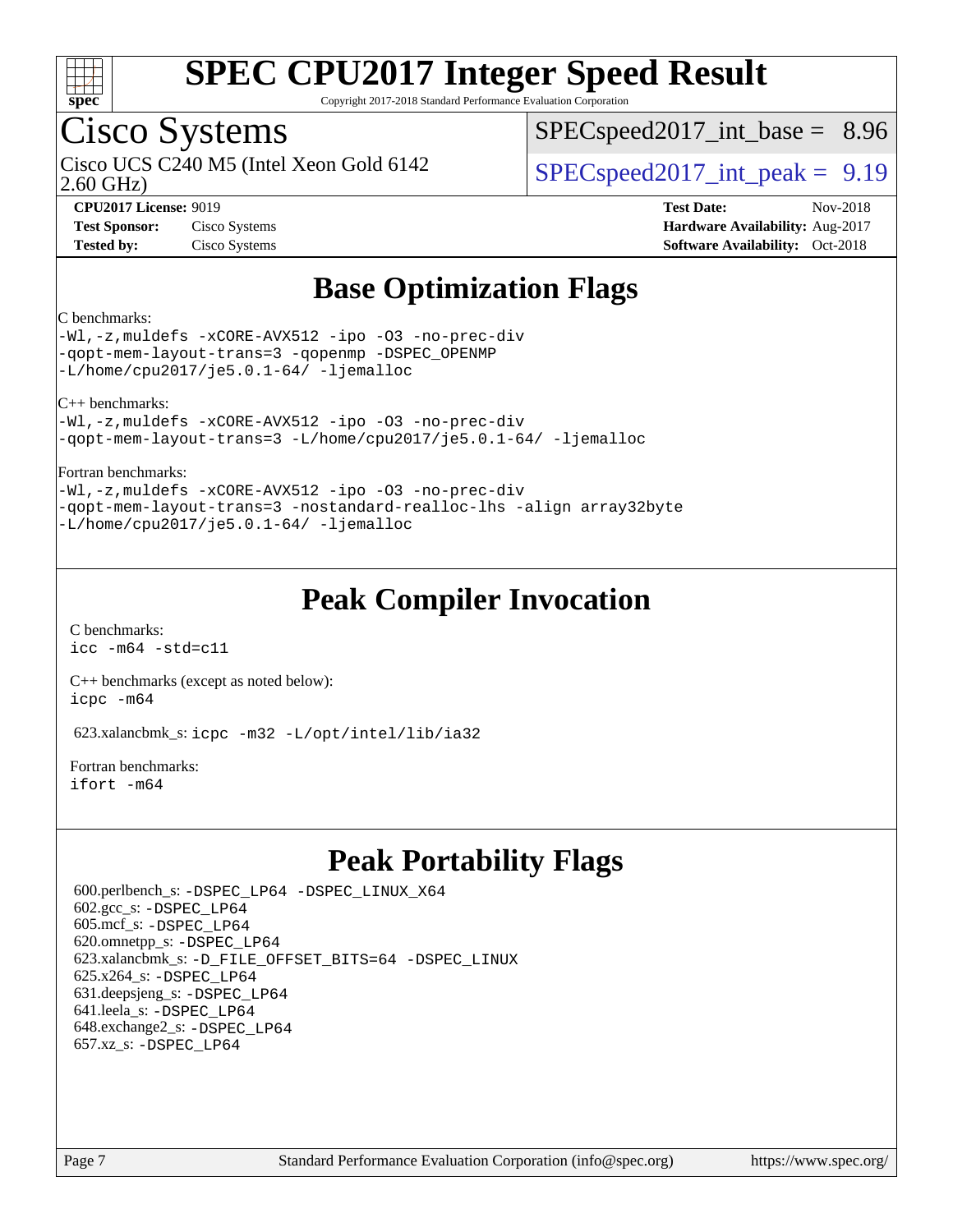

Copyright 2017-2018 Standard Performance Evaluation Corporation

# Cisco Systems

2.60 GHz) Cisco UCS C240 M5 (Intel Xeon Gold 6142  $\vert$  [SPECspeed2017\\_int\\_peak =](http://www.spec.org/auto/cpu2017/Docs/result-fields.html#SPECspeed2017intpeak) 9.19

 $SPECspeed2017\_int\_base = 8.96$ 

**[Tested by:](http://www.spec.org/auto/cpu2017/Docs/result-fields.html#Testedby)** Cisco Systems **[Software Availability:](http://www.spec.org/auto/cpu2017/Docs/result-fields.html#SoftwareAvailability)** Oct-2018

**[CPU2017 License:](http://www.spec.org/auto/cpu2017/Docs/result-fields.html#CPU2017License)** 9019 **[Test Date:](http://www.spec.org/auto/cpu2017/Docs/result-fields.html#TestDate)** Nov-2018 **[Test Sponsor:](http://www.spec.org/auto/cpu2017/Docs/result-fields.html#TestSponsor)** Cisco Systems **[Hardware Availability:](http://www.spec.org/auto/cpu2017/Docs/result-fields.html#HardwareAvailability)** Aug-2017

## **[Peak Optimization Flags](http://www.spec.org/auto/cpu2017/Docs/result-fields.html#PeakOptimizationFlags)**

[C benchmarks](http://www.spec.org/auto/cpu2017/Docs/result-fields.html#Cbenchmarks):

 600.perlbench\_s: [-Wl,-z,muldefs](http://www.spec.org/cpu2017/results/res2018q4/cpu2017-20181211-10252.flags.html#user_peakEXTRA_LDFLAGS600_perlbench_s_link_force_multiple1_b4cbdb97b34bdee9ceefcfe54f4c8ea74255f0b02a4b23e853cdb0e18eb4525ac79b5a88067c842dd0ee6996c24547a27a4b99331201badda8798ef8a743f577) [-prof-gen](http://www.spec.org/cpu2017/results/res2018q4/cpu2017-20181211-10252.flags.html#user_peakPASS1_CFLAGSPASS1_LDFLAGS600_perlbench_s_prof_gen_5aa4926d6013ddb2a31985c654b3eb18169fc0c6952a63635c234f711e6e63dd76e94ad52365559451ec499a2cdb89e4dc58ba4c67ef54ca681ffbe1461d6b36)(pass 1) [-prof-use](http://www.spec.org/cpu2017/results/res2018q4/cpu2017-20181211-10252.flags.html#user_peakPASS2_CFLAGSPASS2_LDFLAGS600_perlbench_s_prof_use_1a21ceae95f36a2b53c25747139a6c16ca95bd9def2a207b4f0849963b97e94f5260e30a0c64f4bb623698870e679ca08317ef8150905d41bd88c6f78df73f19)(pass 2) [-O2](http://www.spec.org/cpu2017/results/res2018q4/cpu2017-20181211-10252.flags.html#user_peakPASS1_COPTIMIZE600_perlbench_s_f-O2) [-xCORE-AVX512](http://www.spec.org/cpu2017/results/res2018q4/cpu2017-20181211-10252.flags.html#user_peakPASS2_COPTIMIZE600_perlbench_s_f-xCORE-AVX512) [-qopt-mem-layout-trans=3](http://www.spec.org/cpu2017/results/res2018q4/cpu2017-20181211-10252.flags.html#user_peakPASS1_COPTIMIZEPASS2_COPTIMIZE600_perlbench_s_f-qopt-mem-layout-trans_de80db37974c74b1f0e20d883f0b675c88c3b01e9d123adea9b28688d64333345fb62bc4a798493513fdb68f60282f9a726aa07f478b2f7113531aecce732043) [-ipo](http://www.spec.org/cpu2017/results/res2018q4/cpu2017-20181211-10252.flags.html#user_peakPASS2_COPTIMIZE600_perlbench_s_f-ipo) [-O3](http://www.spec.org/cpu2017/results/res2018q4/cpu2017-20181211-10252.flags.html#user_peakPASS2_COPTIMIZE600_perlbench_s_f-O3) [-no-prec-div](http://www.spec.org/cpu2017/results/res2018q4/cpu2017-20181211-10252.flags.html#user_peakPASS2_COPTIMIZE600_perlbench_s_f-no-prec-div) [-DSPEC\\_SUPPRESS\\_OPENMP](http://www.spec.org/cpu2017/results/res2018q4/cpu2017-20181211-10252.flags.html#suite_peakPASS1_COPTIMIZE600_perlbench_s_DSPEC_SUPPRESS_OPENMP) [-qopenmp](http://www.spec.org/cpu2017/results/res2018q4/cpu2017-20181211-10252.flags.html#user_peakPASS2_COPTIMIZE600_perlbench_s_qopenmp_16be0c44f24f464004c6784a7acb94aca937f053568ce72f94b139a11c7c168634a55f6653758ddd83bcf7b8463e8028bb0b48b77bcddc6b78d5d95bb1df2967) -DSPEC OPENMP [-fno-strict-overflow](http://www.spec.org/cpu2017/results/res2018q4/cpu2017-20181211-10252.flags.html#user_peakEXTRA_OPTIMIZE600_perlbench_s_f-fno-strict-overflow)  $-L/home/cpu2017/$ je5.0.1-64/ [-ljemalloc](http://www.spec.org/cpu2017/results/res2018q4/cpu2017-20181211-10252.flags.html#user_peakEXTRA_LIBS600_perlbench_s_jemalloc_link_lib_d1249b907c500fa1c0672f44f562e3d0f79738ae9e3c4a9c376d49f265a04b9c99b167ecedbf6711b3085be911c67ff61f150a17b3472be731631ba4d0471706)  $602.\text{sec}\text{s}: -W1, -z$ , muldefs  $-\text{prof}-\text{gen}(pass 1) -\text{prof}-\text{use}(pass 2) -02$ [-xCORE-AVX512](http://www.spec.org/cpu2017/results/res2018q4/cpu2017-20181211-10252.flags.html#user_peakPASS2_COPTIMIZE602_gcc_s_f-xCORE-AVX512) [-qopt-mem-layout-trans=3](http://www.spec.org/cpu2017/results/res2018q4/cpu2017-20181211-10252.flags.html#user_peakPASS1_COPTIMIZEPASS2_COPTIMIZE602_gcc_s_f-qopt-mem-layout-trans_de80db37974c74b1f0e20d883f0b675c88c3b01e9d123adea9b28688d64333345fb62bc4a798493513fdb68f60282f9a726aa07f478b2f7113531aecce732043) [-ipo](http://www.spec.org/cpu2017/results/res2018q4/cpu2017-20181211-10252.flags.html#user_peakPASS2_COPTIMIZE602_gcc_s_f-ipo) [-O3](http://www.spec.org/cpu2017/results/res2018q4/cpu2017-20181211-10252.flags.html#user_peakPASS2_COPTIMIZE602_gcc_s_f-O3) [-no-prec-div](http://www.spec.org/cpu2017/results/res2018q4/cpu2017-20181211-10252.flags.html#user_peakPASS2_COPTIMIZE602_gcc_s_f-no-prec-div) [-DSPEC\\_SUPPRESS\\_OPENMP](http://www.spec.org/cpu2017/results/res2018q4/cpu2017-20181211-10252.flags.html#suite_peakPASS1_COPTIMIZE602_gcc_s_DSPEC_SUPPRESS_OPENMP) [-qopenmp](http://www.spec.org/cpu2017/results/res2018q4/cpu2017-20181211-10252.flags.html#user_peakPASS2_COPTIMIZE602_gcc_s_qopenmp_16be0c44f24f464004c6784a7acb94aca937f053568ce72f94b139a11c7c168634a55f6653758ddd83bcf7b8463e8028bb0b48b77bcddc6b78d5d95bb1df2967) [-DSPEC\\_OPENMP](http://www.spec.org/cpu2017/results/res2018q4/cpu2017-20181211-10252.flags.html#suite_peakPASS2_COPTIMIZE602_gcc_s_DSPEC_OPENMP) [-L/home/cpu2017/je5.0.1-64/](http://www.spec.org/cpu2017/results/res2018q4/cpu2017-20181211-10252.flags.html#user_peakEXTRA_LIBS602_gcc_s_jemalloc_link_path64_8e927a5f1bdac0405e66c637541874330e08086b5e62a1d024bcf3497e3c64fd173c8afb7d1730d51f6da781ef4c439bdab468bb8364cf71435e0c609fac500c) [-ljemalloc](http://www.spec.org/cpu2017/results/res2018q4/cpu2017-20181211-10252.flags.html#user_peakEXTRA_LIBS602_gcc_s_jemalloc_link_lib_d1249b907c500fa1c0672f44f562e3d0f79738ae9e3c4a9c376d49f265a04b9c99b167ecedbf6711b3085be911c67ff61f150a17b3472be731631ba4d0471706) 605.mcf\_s: [-Wl,-z,muldefs](http://www.spec.org/cpu2017/results/res2018q4/cpu2017-20181211-10252.flags.html#user_peakEXTRA_LDFLAGS605_mcf_s_link_force_multiple1_b4cbdb97b34bdee9ceefcfe54f4c8ea74255f0b02a4b23e853cdb0e18eb4525ac79b5a88067c842dd0ee6996c24547a27a4b99331201badda8798ef8a743f577) [-prof-gen](http://www.spec.org/cpu2017/results/res2018q4/cpu2017-20181211-10252.flags.html#user_peakPASS1_CFLAGSPASS1_LDFLAGS605_mcf_s_prof_gen_5aa4926d6013ddb2a31985c654b3eb18169fc0c6952a63635c234f711e6e63dd76e94ad52365559451ec499a2cdb89e4dc58ba4c67ef54ca681ffbe1461d6b36)(pass 1) [-prof-use](http://www.spec.org/cpu2017/results/res2018q4/cpu2017-20181211-10252.flags.html#user_peakPASS2_CFLAGSPASS2_LDFLAGS605_mcf_s_prof_use_1a21ceae95f36a2b53c25747139a6c16ca95bd9def2a207b4f0849963b97e94f5260e30a0c64f4bb623698870e679ca08317ef8150905d41bd88c6f78df73f19)(pass 2) [-ipo](http://www.spec.org/cpu2017/results/res2018q4/cpu2017-20181211-10252.flags.html#user_peakPASS1_COPTIMIZEPASS2_COPTIMIZE605_mcf_s_f-ipo) [-xCORE-AVX512](http://www.spec.org/cpu2017/results/res2018q4/cpu2017-20181211-10252.flags.html#user_peakPASS2_COPTIMIZE605_mcf_s_f-xCORE-AVX512) [-O3](http://www.spec.org/cpu2017/results/res2018q4/cpu2017-20181211-10252.flags.html#user_peakPASS1_COPTIMIZEPASS2_COPTIMIZE605_mcf_s_f-O3) [-no-prec-div](http://www.spec.org/cpu2017/results/res2018q4/cpu2017-20181211-10252.flags.html#user_peakPASS1_COPTIMIZEPASS2_COPTIMIZE605_mcf_s_f-no-prec-div) [-qopt-mem-layout-trans=3](http://www.spec.org/cpu2017/results/res2018q4/cpu2017-20181211-10252.flags.html#user_peakPASS1_COPTIMIZEPASS2_COPTIMIZE605_mcf_s_f-qopt-mem-layout-trans_de80db37974c74b1f0e20d883f0b675c88c3b01e9d123adea9b28688d64333345fb62bc4a798493513fdb68f60282f9a726aa07f478b2f7113531aecce732043) [-DSPEC\\_SUPPRESS\\_OPENMP](http://www.spec.org/cpu2017/results/res2018q4/cpu2017-20181211-10252.flags.html#suite_peakPASS1_COPTIMIZE605_mcf_s_DSPEC_SUPPRESS_OPENMP) [-qopenmp](http://www.spec.org/cpu2017/results/res2018q4/cpu2017-20181211-10252.flags.html#user_peakPASS2_COPTIMIZE605_mcf_s_qopenmp_16be0c44f24f464004c6784a7acb94aca937f053568ce72f94b139a11c7c168634a55f6653758ddd83bcf7b8463e8028bb0b48b77bcddc6b78d5d95bb1df2967) [-DSPEC\\_OPENMP](http://www.spec.org/cpu2017/results/res2018q4/cpu2017-20181211-10252.flags.html#suite_peakPASS2_COPTIMIZE605_mcf_s_DSPEC_OPENMP) [-L/home/cpu2017/je5.0.1-64/](http://www.spec.org/cpu2017/results/res2018q4/cpu2017-20181211-10252.flags.html#user_peakEXTRA_LIBS605_mcf_s_jemalloc_link_path64_8e927a5f1bdac0405e66c637541874330e08086b5e62a1d024bcf3497e3c64fd173c8afb7d1730d51f6da781ef4c439bdab468bb8364cf71435e0c609fac500c) [-ljemalloc](http://www.spec.org/cpu2017/results/res2018q4/cpu2017-20181211-10252.flags.html#user_peakEXTRA_LIBS605_mcf_s_jemalloc_link_lib_d1249b907c500fa1c0672f44f562e3d0f79738ae9e3c4a9c376d49f265a04b9c99b167ecedbf6711b3085be911c67ff61f150a17b3472be731631ba4d0471706) 625.x264\_s: [-Wl,-z,muldefs](http://www.spec.org/cpu2017/results/res2018q4/cpu2017-20181211-10252.flags.html#user_peakEXTRA_LDFLAGS625_x264_s_link_force_multiple1_b4cbdb97b34bdee9ceefcfe54f4c8ea74255f0b02a4b23e853cdb0e18eb4525ac79b5a88067c842dd0ee6996c24547a27a4b99331201badda8798ef8a743f577) [-xCORE-AVX512](http://www.spec.org/cpu2017/results/res2018q4/cpu2017-20181211-10252.flags.html#user_peakCOPTIMIZE625_x264_s_f-xCORE-AVX512) [-ipo](http://www.spec.org/cpu2017/results/res2018q4/cpu2017-20181211-10252.flags.html#user_peakCOPTIMIZE625_x264_s_f-ipo) [-O3](http://www.spec.org/cpu2017/results/res2018q4/cpu2017-20181211-10252.flags.html#user_peakCOPTIMIZE625_x264_s_f-O3) [-no-prec-div](http://www.spec.org/cpu2017/results/res2018q4/cpu2017-20181211-10252.flags.html#user_peakCOPTIMIZE625_x264_s_f-no-prec-div) [-qopt-mem-layout-trans=3](http://www.spec.org/cpu2017/results/res2018q4/cpu2017-20181211-10252.flags.html#user_peakCOPTIMIZE625_x264_s_f-qopt-mem-layout-trans_de80db37974c74b1f0e20d883f0b675c88c3b01e9d123adea9b28688d64333345fb62bc4a798493513fdb68f60282f9a726aa07f478b2f7113531aecce732043) [-qopenmp](http://www.spec.org/cpu2017/results/res2018q4/cpu2017-20181211-10252.flags.html#user_peakCOPTIMIZE625_x264_s_qopenmp_16be0c44f24f464004c6784a7acb94aca937f053568ce72f94b139a11c7c168634a55f6653758ddd83bcf7b8463e8028bb0b48b77bcddc6b78d5d95bb1df2967) [-DSPEC\\_OPENMP](http://www.spec.org/cpu2017/results/res2018q4/cpu2017-20181211-10252.flags.html#suite_peakCOPTIMIZE625_x264_s_DSPEC_OPENMP) [-L/home/cpu2017/je5.0.1-64/](http://www.spec.org/cpu2017/results/res2018q4/cpu2017-20181211-10252.flags.html#user_peakEXTRA_LIBS625_x264_s_jemalloc_link_path64_8e927a5f1bdac0405e66c637541874330e08086b5e62a1d024bcf3497e3c64fd173c8afb7d1730d51f6da781ef4c439bdab468bb8364cf71435e0c609fac500c) [-ljemalloc](http://www.spec.org/cpu2017/results/res2018q4/cpu2017-20181211-10252.flags.html#user_peakEXTRA_LIBS625_x264_s_jemalloc_link_lib_d1249b907c500fa1c0672f44f562e3d0f79738ae9e3c4a9c376d49f265a04b9c99b167ecedbf6711b3085be911c67ff61f150a17b3472be731631ba4d0471706)  $657.xz$ \_s: Same as  $602.gcc$ \_s [C++ benchmarks:](http://www.spec.org/auto/cpu2017/Docs/result-fields.html#CXXbenchmarks) 620.omnetpp\_s: [-Wl,-z,muldefs](http://www.spec.org/cpu2017/results/res2018q4/cpu2017-20181211-10252.flags.html#user_peakEXTRA_LDFLAGS620_omnetpp_s_link_force_multiple1_b4cbdb97b34bdee9ceefcfe54f4c8ea74255f0b02a4b23e853cdb0e18eb4525ac79b5a88067c842dd0ee6996c24547a27a4b99331201badda8798ef8a743f577) [-prof-gen](http://www.spec.org/cpu2017/results/res2018q4/cpu2017-20181211-10252.flags.html#user_peakPASS1_CXXFLAGSPASS1_LDFLAGS620_omnetpp_s_prof_gen_5aa4926d6013ddb2a31985c654b3eb18169fc0c6952a63635c234f711e6e63dd76e94ad52365559451ec499a2cdb89e4dc58ba4c67ef54ca681ffbe1461d6b36)(pass 1) [-prof-use](http://www.spec.org/cpu2017/results/res2018q4/cpu2017-20181211-10252.flags.html#user_peakPASS2_CXXFLAGSPASS2_LDFLAGS620_omnetpp_s_prof_use_1a21ceae95f36a2b53c25747139a6c16ca95bd9def2a207b4f0849963b97e94f5260e30a0c64f4bb623698870e679ca08317ef8150905d41bd88c6f78df73f19)(pass 2) [-ipo](http://www.spec.org/cpu2017/results/res2018q4/cpu2017-20181211-10252.flags.html#user_peakPASS1_CXXOPTIMIZEPASS2_CXXOPTIMIZE620_omnetpp_s_f-ipo) [-xCORE-AVX512](http://www.spec.org/cpu2017/results/res2018q4/cpu2017-20181211-10252.flags.html#user_peakPASS2_CXXOPTIMIZE620_omnetpp_s_f-xCORE-AVX512) [-O3](http://www.spec.org/cpu2017/results/res2018q4/cpu2017-20181211-10252.flags.html#user_peakPASS1_CXXOPTIMIZEPASS2_CXXOPTIMIZE620_omnetpp_s_f-O3) [-no-prec-div](http://www.spec.org/cpu2017/results/res2018q4/cpu2017-20181211-10252.flags.html#user_peakPASS1_CXXOPTIMIZEPASS2_CXXOPTIMIZE620_omnetpp_s_f-no-prec-div) [-qopt-mem-layout-trans=3](http://www.spec.org/cpu2017/results/res2018q4/cpu2017-20181211-10252.flags.html#user_peakPASS1_CXXOPTIMIZEPASS2_CXXOPTIMIZE620_omnetpp_s_f-qopt-mem-layout-trans_de80db37974c74b1f0e20d883f0b675c88c3b01e9d123adea9b28688d64333345fb62bc4a798493513fdb68f60282f9a726aa07f478b2f7113531aecce732043) [-DSPEC\\_SUPPRESS\\_OPENMP](http://www.spec.org/cpu2017/results/res2018q4/cpu2017-20181211-10252.flags.html#suite_peakPASS1_CXXOPTIMIZE620_omnetpp_s_DSPEC_SUPPRESS_OPENMP) [-qopenmp](http://www.spec.org/cpu2017/results/res2018q4/cpu2017-20181211-10252.flags.html#user_peakPASS2_CXXOPTIMIZE620_omnetpp_s_qopenmp_16be0c44f24f464004c6784a7acb94aca937f053568ce72f94b139a11c7c168634a55f6653758ddd83bcf7b8463e8028bb0b48b77bcddc6b78d5d95bb1df2967) [-DSPEC\\_OPENMP](http://www.spec.org/cpu2017/results/res2018q4/cpu2017-20181211-10252.flags.html#suite_peakPASS2_CXXOPTIMIZE620_omnetpp_s_DSPEC_OPENMP) [-L/home/cpu2017/je5.0.1-64/](http://www.spec.org/cpu2017/results/res2018q4/cpu2017-20181211-10252.flags.html#user_peakEXTRA_LIBS620_omnetpp_s_jemalloc_link_path64_8e927a5f1bdac0405e66c637541874330e08086b5e62a1d024bcf3497e3c64fd173c8afb7d1730d51f6da781ef4c439bdab468bb8364cf71435e0c609fac500c) [-ljemalloc](http://www.spec.org/cpu2017/results/res2018q4/cpu2017-20181211-10252.flags.html#user_peakEXTRA_LIBS620_omnetpp_s_jemalloc_link_lib_d1249b907c500fa1c0672f44f562e3d0f79738ae9e3c4a9c376d49f265a04b9c99b167ecedbf6711b3085be911c67ff61f150a17b3472be731631ba4d0471706) 623.xalancbmk\_s: [-Wl,-z,muldefs](http://www.spec.org/cpu2017/results/res2018q4/cpu2017-20181211-10252.flags.html#user_peakEXTRA_LDFLAGS623_xalancbmk_s_link_force_multiple1_b4cbdb97b34bdee9ceefcfe54f4c8ea74255f0b02a4b23e853cdb0e18eb4525ac79b5a88067c842dd0ee6996c24547a27a4b99331201badda8798ef8a743f577) [-prof-gen](http://www.spec.org/cpu2017/results/res2018q4/cpu2017-20181211-10252.flags.html#user_peakPASS1_CXXFLAGSPASS1_LDFLAGS623_xalancbmk_s_prof_gen_5aa4926d6013ddb2a31985c654b3eb18169fc0c6952a63635c234f711e6e63dd76e94ad52365559451ec499a2cdb89e4dc58ba4c67ef54ca681ffbe1461d6b36)(pass 1) [-prof-use](http://www.spec.org/cpu2017/results/res2018q4/cpu2017-20181211-10252.flags.html#user_peakPASS2_CXXFLAGSPASS2_LDFLAGS623_xalancbmk_s_prof_use_1a21ceae95f36a2b53c25747139a6c16ca95bd9def2a207b4f0849963b97e94f5260e30a0c64f4bb623698870e679ca08317ef8150905d41bd88c6f78df73f19)(pass 2) [-ipo](http://www.spec.org/cpu2017/results/res2018q4/cpu2017-20181211-10252.flags.html#user_peakPASS1_CXXOPTIMIZEPASS2_CXXOPTIMIZE623_xalancbmk_s_f-ipo) [-xCORE-AVX512](http://www.spec.org/cpu2017/results/res2018q4/cpu2017-20181211-10252.flags.html#user_peakPASS2_CXXOPTIMIZE623_xalancbmk_s_f-xCORE-AVX512) [-O3](http://www.spec.org/cpu2017/results/res2018q4/cpu2017-20181211-10252.flags.html#user_peakPASS1_CXXOPTIMIZEPASS2_CXXOPTIMIZE623_xalancbmk_s_f-O3) [-no-prec-div](http://www.spec.org/cpu2017/results/res2018q4/cpu2017-20181211-10252.flags.html#user_peakPASS1_CXXOPTIMIZEPASS2_CXXOPTIMIZE623_xalancbmk_s_f-no-prec-div) [-qopt-mem-layout-trans=3](http://www.spec.org/cpu2017/results/res2018q4/cpu2017-20181211-10252.flags.html#user_peakPASS1_CXXOPTIMIZEPASS2_CXXOPTIMIZE623_xalancbmk_s_f-qopt-mem-layout-trans_de80db37974c74b1f0e20d883f0b675c88c3b01e9d123adea9b28688d64333345fb62bc4a798493513fdb68f60282f9a726aa07f478b2f7113531aecce732043) [-DSPEC\\_SUPPRESS\\_OPENMP](http://www.spec.org/cpu2017/results/res2018q4/cpu2017-20181211-10252.flags.html#suite_peakPASS1_CXXOPTIMIZE623_xalancbmk_s_DSPEC_SUPPRESS_OPENMP) [-qopenmp](http://www.spec.org/cpu2017/results/res2018q4/cpu2017-20181211-10252.flags.html#user_peakPASS2_CXXOPTIMIZE623_xalancbmk_s_qopenmp_16be0c44f24f464004c6784a7acb94aca937f053568ce72f94b139a11c7c168634a55f6653758ddd83bcf7b8463e8028bb0b48b77bcddc6b78d5d95bb1df2967) [-DSPEC\\_OPENMP](http://www.spec.org/cpu2017/results/res2018q4/cpu2017-20181211-10252.flags.html#suite_peakPASS2_CXXOPTIMIZE623_xalancbmk_s_DSPEC_OPENMP) [-L/home/cpu2017/je5.0.1-32/](http://www.spec.org/cpu2017/results/res2018q4/cpu2017-20181211-10252.flags.html#user_peakEXTRA_LIBS623_xalancbmk_s_jemalloc_link_path32_395839964bb6e7d127dfa41a70bc909a71494bc32f82a1f18d87c6546a5f35ea9c5ad3c111b30f9a5397a6f43b4f43a41cfbf7d188da9198ed16c21920a4a794) [-ljemalloc](http://www.spec.org/cpu2017/results/res2018q4/cpu2017-20181211-10252.flags.html#user_peakEXTRA_LIBS623_xalancbmk_s_jemalloc_link_lib_d1249b907c500fa1c0672f44f562e3d0f79738ae9e3c4a9c376d49f265a04b9c99b167ecedbf6711b3085be911c67ff61f150a17b3472be731631ba4d0471706) 631.deepsjeng\_s: Same as 620.omnetpp\_s 641.leela\_s: Same as 620.omnetpp\_s [Fortran benchmarks](http://www.spec.org/auto/cpu2017/Docs/result-fields.html#Fortranbenchmarks): [-Wl,-z,muldefs](http://www.spec.org/cpu2017/results/res2018q4/cpu2017-20181211-10252.flags.html#user_FCpeak_link_force_multiple1_b4cbdb97b34bdee9ceefcfe54f4c8ea74255f0b02a4b23e853cdb0e18eb4525ac79b5a88067c842dd0ee6996c24547a27a4b99331201badda8798ef8a743f577) [-xCORE-AVX512](http://www.spec.org/cpu2017/results/res2018q4/cpu2017-20181211-10252.flags.html#user_FCpeak_f-xCORE-AVX512) [-ipo](http://www.spec.org/cpu2017/results/res2018q4/cpu2017-20181211-10252.flags.html#user_FCpeak_f-ipo) [-O3](http://www.spec.org/cpu2017/results/res2018q4/cpu2017-20181211-10252.flags.html#user_FCpeak_f-O3) [-no-prec-div](http://www.spec.org/cpu2017/results/res2018q4/cpu2017-20181211-10252.flags.html#user_FCpeak_f-no-prec-div) [-qopt-mem-layout-trans=3](http://www.spec.org/cpu2017/results/res2018q4/cpu2017-20181211-10252.flags.html#user_FCpeak_f-qopt-mem-layout-trans_de80db37974c74b1f0e20d883f0b675c88c3b01e9d123adea9b28688d64333345fb62bc4a798493513fdb68f60282f9a726aa07f478b2f7113531aecce732043) [-nostandard-realloc-lhs](http://www.spec.org/cpu2017/results/res2018q4/cpu2017-20181211-10252.flags.html#user_FCpeak_f_2003_std_realloc_82b4557e90729c0f113870c07e44d33d6f5a304b4f63d4c15d2d0f1fab99f5daaed73bdb9275d9ae411527f28b936061aa8b9c8f2d63842963b95c9dd6426b8a) [-align array32byte](http://www.spec.org/cpu2017/results/res2018q4/cpu2017-20181211-10252.flags.html#user_FCpeak_align_array32byte_b982fe038af199962ba9a80c053b8342c548c85b40b8e86eb3cc33dee0d7986a4af373ac2d51c3f7cf710a18d62fdce2948f201cd044323541f22fc0fffc51b6) [-L/home/cpu2017/je5.0.1-64/](http://www.spec.org/cpu2017/results/res2018q4/cpu2017-20181211-10252.flags.html#user_FCpeak_jemalloc_link_path64_8e927a5f1bdac0405e66c637541874330e08086b5e62a1d024bcf3497e3c64fd173c8afb7d1730d51f6da781ef4c439bdab468bb8364cf71435e0c609fac500c) [-ljemalloc](http://www.spec.org/cpu2017/results/res2018q4/cpu2017-20181211-10252.flags.html#user_FCpeak_jemalloc_link_lib_d1249b907c500fa1c0672f44f562e3d0f79738ae9e3c4a9c376d49f265a04b9c99b167ecedbf6711b3085be911c67ff61f150a17b3472be731631ba4d0471706)